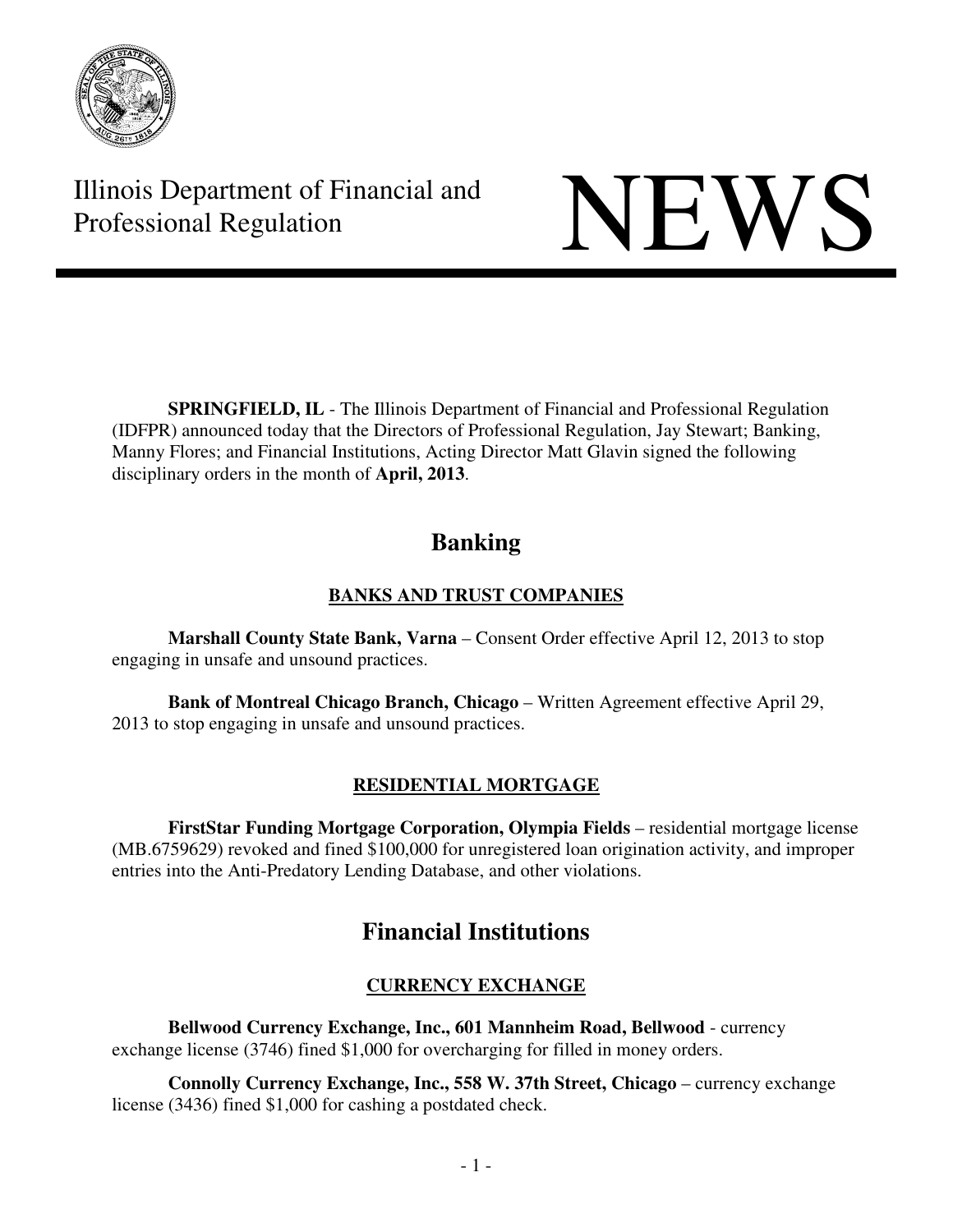**Scottsdale Currency Exchange, Inc., 8063 S. Cicero Avenue, Chicago** - currency exchange license (3095) fined \$1,000 for overcharging for money orders issued from \$0.01- \$100.00.

## **Professional Regulation**

#### **ACCOUNTANT**

**Jeffrey Travis, Deerfield** – certified public accountant license (065-020249) revoked for a minimum of three years for conviction of a felony related to the practice of public accounting.

#### **APPRAISER**

**James Bledig, Reno, NV** – certified residential real estate appraiser license (556-002454) placed in refuse to renew status after he created an appraisal with numerous errors and omissions.

**Choudhry Muzaffar, Chicago** – certified residential real estate appraiser license (556- 004663) indefinitely suspended for a minimum of two years and fined \$10,000 for failing to exercise reasonable diligence in development, reporting or communicating the appraisal of two units in Chicago.

**Franklin Riley, Murphysboro** – certified residential real estate appraiser license (556- 002670) fined \$3,000 for creating an appraisal report that was beyond the scope of his license.

**Mary Rothwell, Danville** – certified residential real estate appraiser license (556- 004381) placed in refuse to renew status for failing to comply with the standards of professional appraisal practice in that respondent miscommunicated a real estate appraisal and failed to exercise reasonable diligence in development, reporting and communicating an appraisal.

**Delisa Williams, Chicago** – certified residential real estate appraiser license (556- 004672) placed in refuse to renew status after failed to comply with USPAP standards and failed to exercise the diligence in developing an appraisal.

**Thomas Glynn, Chicago** – associated real estate trainee appraiser license (557-003450) indefinitely suspended for a minimum of 20 years and fined \$25,000 for providing falsified appraisal credentials and communicating appraisals that required licensure as a certified general real estate appraiser.

**William Wright, Palm Harbor, FL** – (unlicensed) ordered to cease and desist the unlicensed practice of real estate appraisal.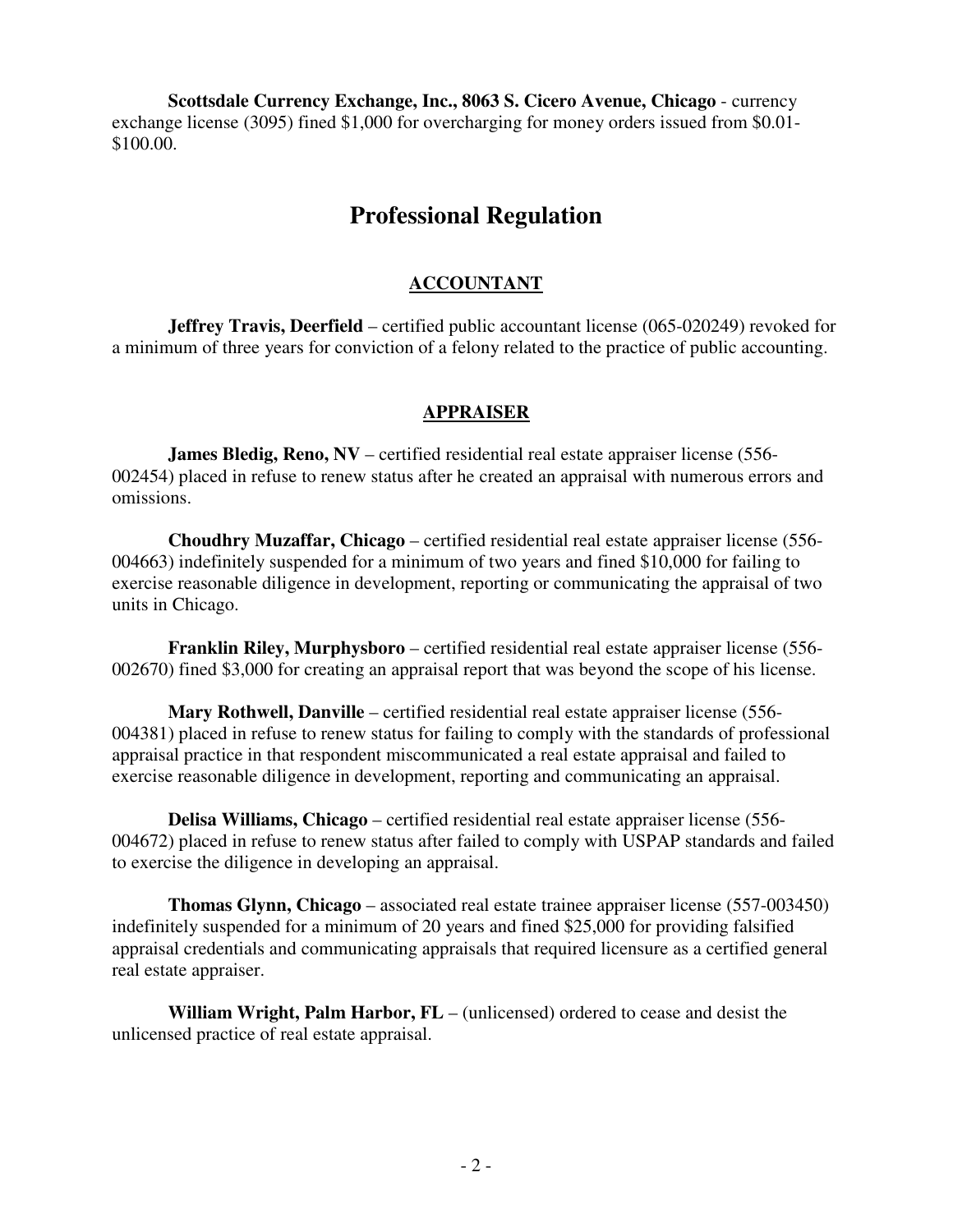#### **ARCHITECTS, LAND SURVEYORS, PROFESSIONAL ENGINEERS AND STRUCTURAL ENGINEERS**

**Kerry Levin, Des Plaines** – architect license (001-010420) placed in refuse to renew status for being more than 30 days delinquent in the payment of child support.

**John Sawyer, Highland** – enrolled professional engineer intern license (061-024753) and professional engineer license (062-048877) suspended for being more than 30 days delinquent in the payment of child support.

**David Kives, Plainfield** – (unlicensed) ordered to cease and desist the unlicensed practice of professional engineering and architecture.

#### **AUCTIONEER**

**Jon Bloomberg, Orion** – auctioneer license (440-000488) placed on suspension effective retroactive to January 16, 2013 and terminated on April 8, 2013, followed by probation for two years for failing to comply with a disciplinary order that required him to pay a \$2,000 fine and submit quarterly compliance reports.

#### **BARBER, COSMETOLOGY, ESTHETICS AND NAIL TECHNOLOGY**

**Kenneth Boone, Bolingbrook** – barber license (006-064382) issued and placed on probation for one year due to prior felony conviction.

**Brodrick Brady, Springfield** – barber license (006-063454) suspended for being more than 30 days delinquent in the payment of child support.

**Shkelqim Bajraktari, Chicago** – cosmetologist license (011-282313) suspended for being more than 30 days delinquent in the payment of child support.

**Shanee Lesure, Chicago** – cosmetologist license (011-262803) restored to indefinite probation effective upon payment of fees and filing of forms after defaulted on an Illinois educational loan and has now entered into a repayment agreement.

**Danilo Quillang, Bolingbrook** – cosmetologist license (011-301457) issued with reprimand and fined \$800 for practicing prior to licensure.

### **DENTAL**

**Stacey Galanis, Morton Grove** – dental license (019-023299) automatically, indefinitely suspended until she complies with the terms of the Department's November 1, 2012 Order to Compel Examination.

**Cassandra Hodges, Chicago** – dental license (019-024153) indefinitely suspended based on unpaid income tax liability.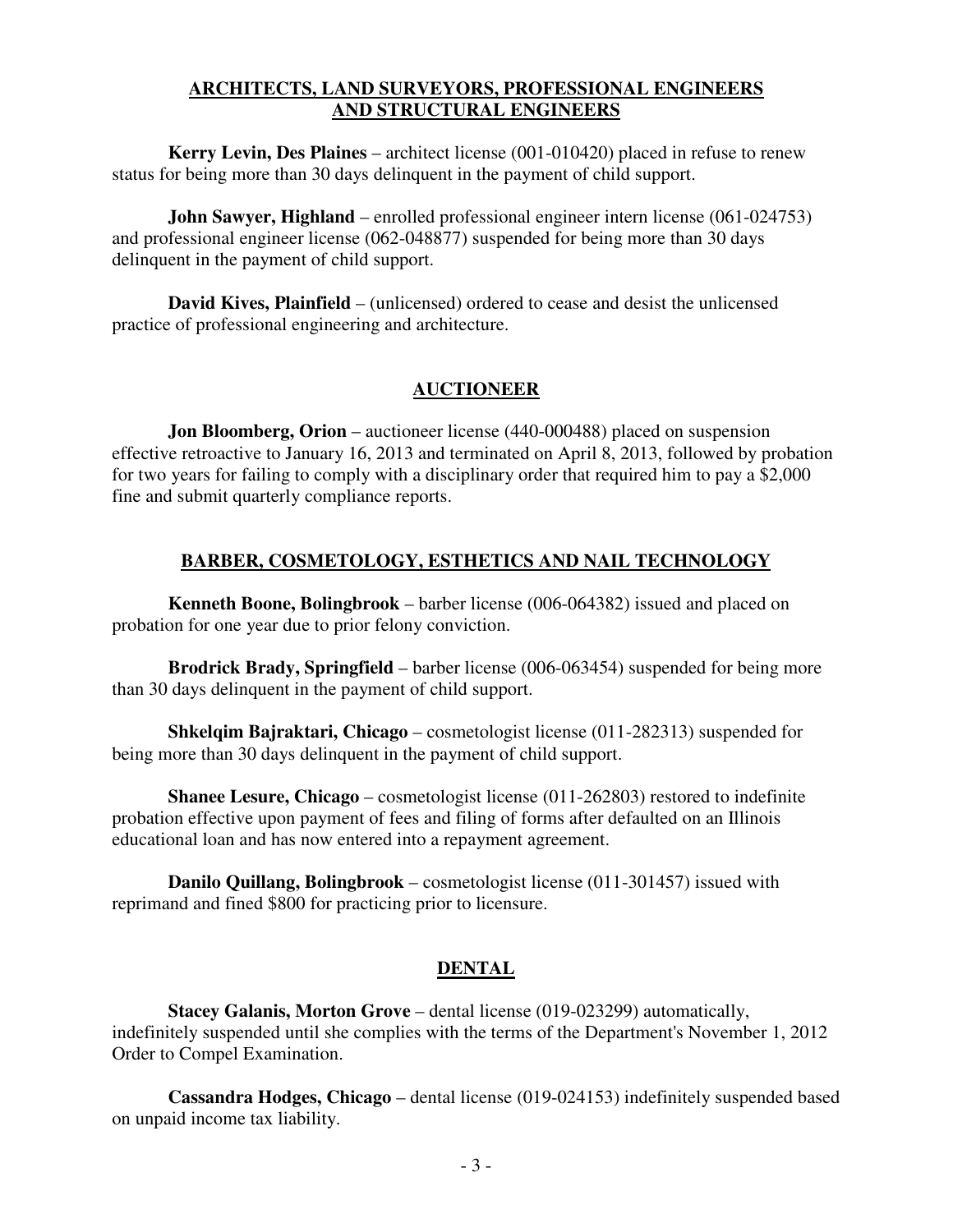#### **DETECTIVE, ALARM, SECURITY, FINGERPRINT VENDOR AND LOCKSMITH**

**David Sorich, Yorkville** – private alarm contractor license (124-001798) placed on nonreporting probation for one year and fined \$500 for unlicensed practice as an alarm contractor prior to licensure.

The following individuals' permanent employee registration card were indefinitely suspended for being more than 30 days delinquent in the payment of child support:

|                         | .129-315115 |
|-------------------------|-------------|
|                         | .129-218731 |
|                         | .129-337761 |
|                         | 129-171712. |
|                         | .129-350028 |
|                         | .129-271502 |
|                         | .129-262434 |
|                         | .129-207682 |
|                         | .129-353325 |
|                         | .129-032690 |
|                         | .129-361250 |
|                         | .129-128776 |
|                         | .129-255088 |
|                         | .129-326101 |
|                         | .129-353269 |
| Keith Thamses, Chicago. | .129-208958 |
|                         | .129-177404 |
|                         |             |

**Tyrone Parham, Chicago** – permanent employee registration card (129-163403) placed on indefinite probation for a minimum of 18 months for working as a security guard in an armed capacity when not authorized by this Department to do so or being employed by a security contract; claiming to work for a security company for whom he had not worked for in over a year; and failing to report arrest for unlawful carrying/possession of weapon in public.

**Goran Radenkovic, Downers Grove** – permanent employee registration card (129- 291008) reprimanded and fined \$700 for unlicensed detective practice and unethical conduct for holding himself out as an employee of a detective agency when he had not worked there for over a year

**Ramon Smith, Hanover Park** – permanent employee registration card (129-335165) automatically, indefinitely suspended due to conviction for leaving the scene of an accident and driving on a revoked license while on probation with the Department.

#### **FUNERAL DIRECTORS & EMBALMERS**

**William Jackson, Chicago** – funeral director and embalmer license (034-012072) suspended for one year, followed by probation for one year and fined \$15,000 for failing to file death certificates timely and disposing of remains prior to filing a report with the local registrar.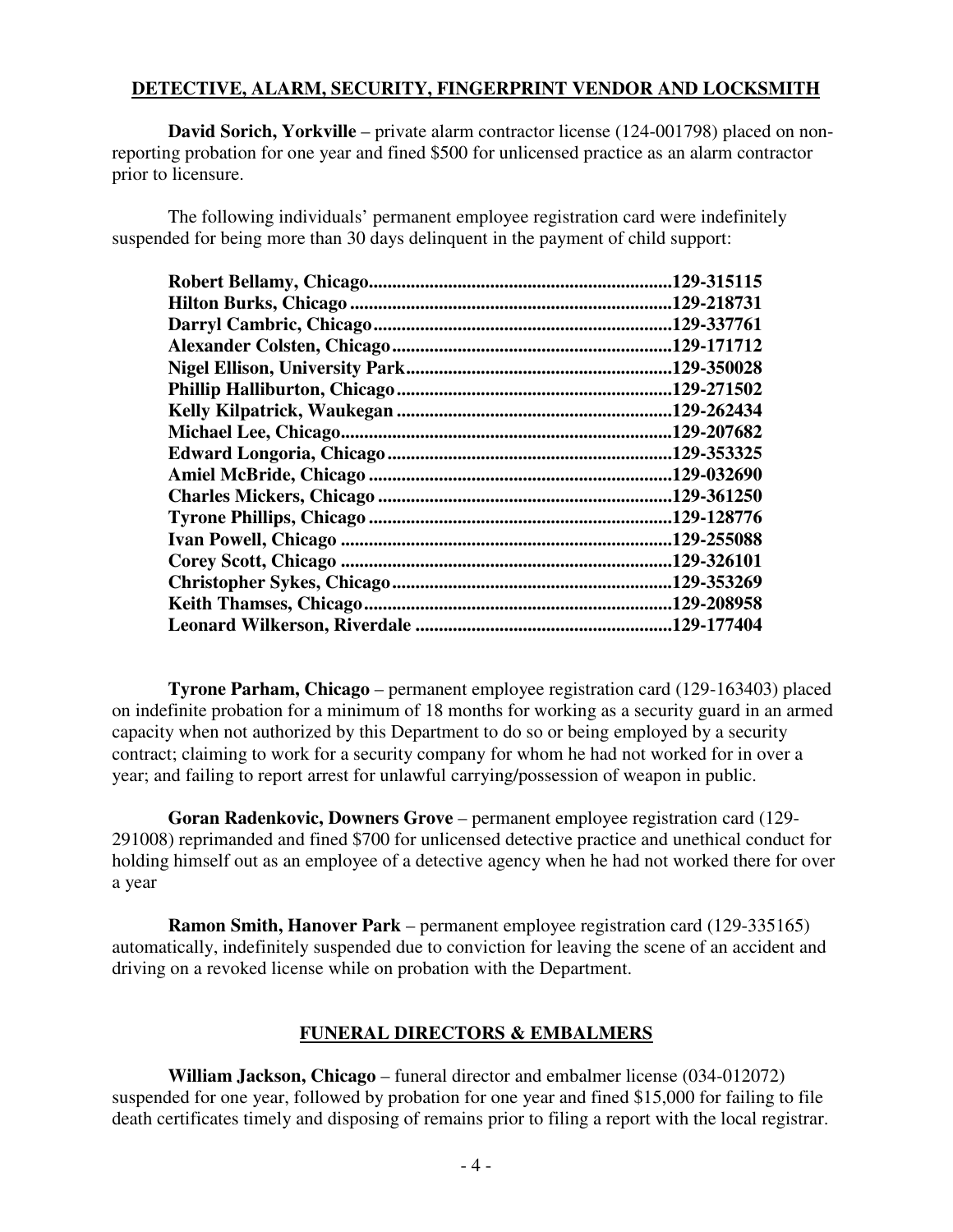#### **MARRIAGE AND FAMILY THERAPY**

**Carol Aubrey, Rock Island** – marriage and family therapist license (166-000639) reprimanded with conditions and fined \$300 for misrepresenting the completion of the required continuing education (CE) on her license renewal application.

**Jose Avila, Chicago** – marriage and family therapist license (166-000703) reprimanded with conditions and fined \$200 for misrepresenting the completion of the required continuing education on a renewal application.

#### **MASSAGE THERAPY**

**Janice Ryce, Chicago** – massage therapist license (227-012957) restored to indefinite probation after defaulted on an Illinois educational loan and has now entered into a repayment agreement.

**Marie Falconer-McGurk, Plainfield** – (unlicensed) ordered to cease and desist the unlicensed practice of massage therapy.

#### **MEDICAL**

**Sanjeev Ahuja, Buffalo, NY** – physician and surgeon license (036-119950) reprimanded based upon sister-state discipline by the state of New York.

**Steven Armus, Racine, WI** – physician and surgeon license (036-091451) and controlled substance license (336-053016) indefinitely suspended due to a sister-state discipline by the states of Wisconsin and Arizona and for pleading guilty to two felonies: (1) knowingly and intentionally conspiring with others to distribute controlled substances, five kilograms or more of a mixture and substance containing cocaine, and (2) knowingly and intentionally possessed a controlled substance, cocaine, with an intent to distribute said cocaine.

**Robert Benkert, Greenville, OH** – physician and surgeon license (036-062920) placed in refuse to renew status for sister-state discipline by the state of California.

**Kurt Dearnbarger, Sullivan** – physician and surgeon license (036-092940) placed in refuse to renew status for being more than 30 days delinquent in the payment of child support.

**Cesar Giannotti, Westchester** – physician and surgeon license (036-070015) to be voluntarily placed on permanent inactive status and fined \$2,500 after he was terminated from being a provider by an Illinois Medical Assistance Program.

**Yashwant Giri, Crown Point, IN** – physician and surgeon license (036-092396) and controlled substance license (336-053851) and temporary medical permit (125-032143) permanently revoked because he was convicted of a criminal act that requires registration under the Sex Offender Registration Act.

**Carlos Gonzalez, Wellington, FL** – physician and surgeon license (036-127046) and controlled substance license (336-088485) indefinitely suspended after his DEA Registration was revoked.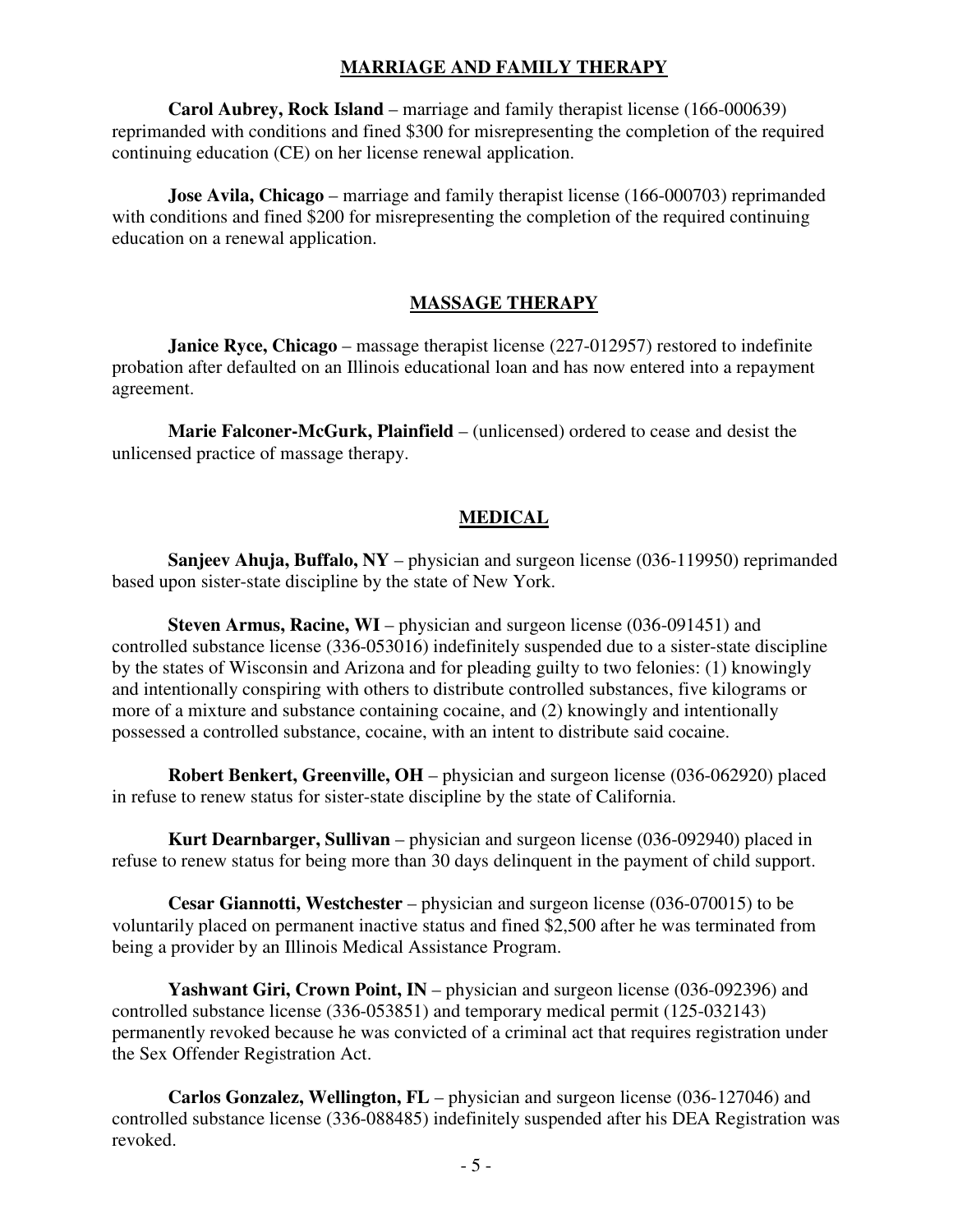**Keith Hopkins, Richton Park** – physician and surgeon license (036-124262) suspended for being more than 30 days delinquent in the payment of child support.

**Zabrin Inan, Chicago** – physician and surgeon license (036-097973) and controlled substance license (336-058325) summarily suspended based on unprofessional conduct relating to physician/patient boundaries and improper prescribing of controlled substances.

**Mahendi Jamal, Mombasa, Kenya** – physician and surgeon license (036-055896) and controlled substance license (336-020609) permanently revoked because he was convicted of a criminal act that requires registration under the Sex Offender Registration Act.

**Frank Kirk, Orland Park** – physician and surgeon license (036-079537) and controlled substance license (336-042524) revoked and license fined \$5,000 after he failed to respond to the Department's request for information.

**Trevor Lineberry, Decatur** – physician and surgeon license (036-110110) indefinitely suspended for a minimum of six months for his failure to comply with the terms and conditions of his probation.

**Enrique Lopez, Buffalo Grove** – physician and surgeon license (036-043862) reprimanded and fined \$7,500 and shall not renew license and controlled substance license (336- 011278) after July, 2014 expiration for aiding and abetting the unlicensed practice of Usman Jilani, and issuing prescriptions for controlled substances without a valid Illinois controlled substance license.

**Bruce McLucas, Los Angeles**, **CA** – physician and surgeon license (036-115016) reprimanded due to a sister state discipline in the state of California.

**Michael Mockovak, Seattle, WA** – physician and surgeon license (036-084177) and controlled substance license (336-046413) and temporary medical permit (125-022260) permanently revoked because he was convicted of a forcible felony, as defined in 68 Ill. Admin. Code 1130.120.

**William Mollohan, Naperville** – physician and surgeon license (036-074038) and controlled substance license (336-037587) indefinitely suspended for violating Section 60/22(A)(27) of the Medical Practice Act, to wit: Respondent is unable to practice with reasonable judgment, skill or safety due to mental illness or disability.

**Anjalie Narasimhan, Evanston** – physician and surgeon license (036-132468) issued and placed on indefinite probation for a minimum of five years based on disciplinary action by the Tennessee Board of Medical Examiners.

**Kenneth Nave, Chicago** – physician and surgeon license (036-100667) automatically, indefinitely suspended for a minimum of 12 months for his failure to comply with the terms and conditions of the consent order entered on December 20, 2012.

**Arnold Oppenheim, Virginia Beach, VA** – physician and surgeon license (036-064458) placed in refuse to renew status for sister-state discipline by the state of Virginia.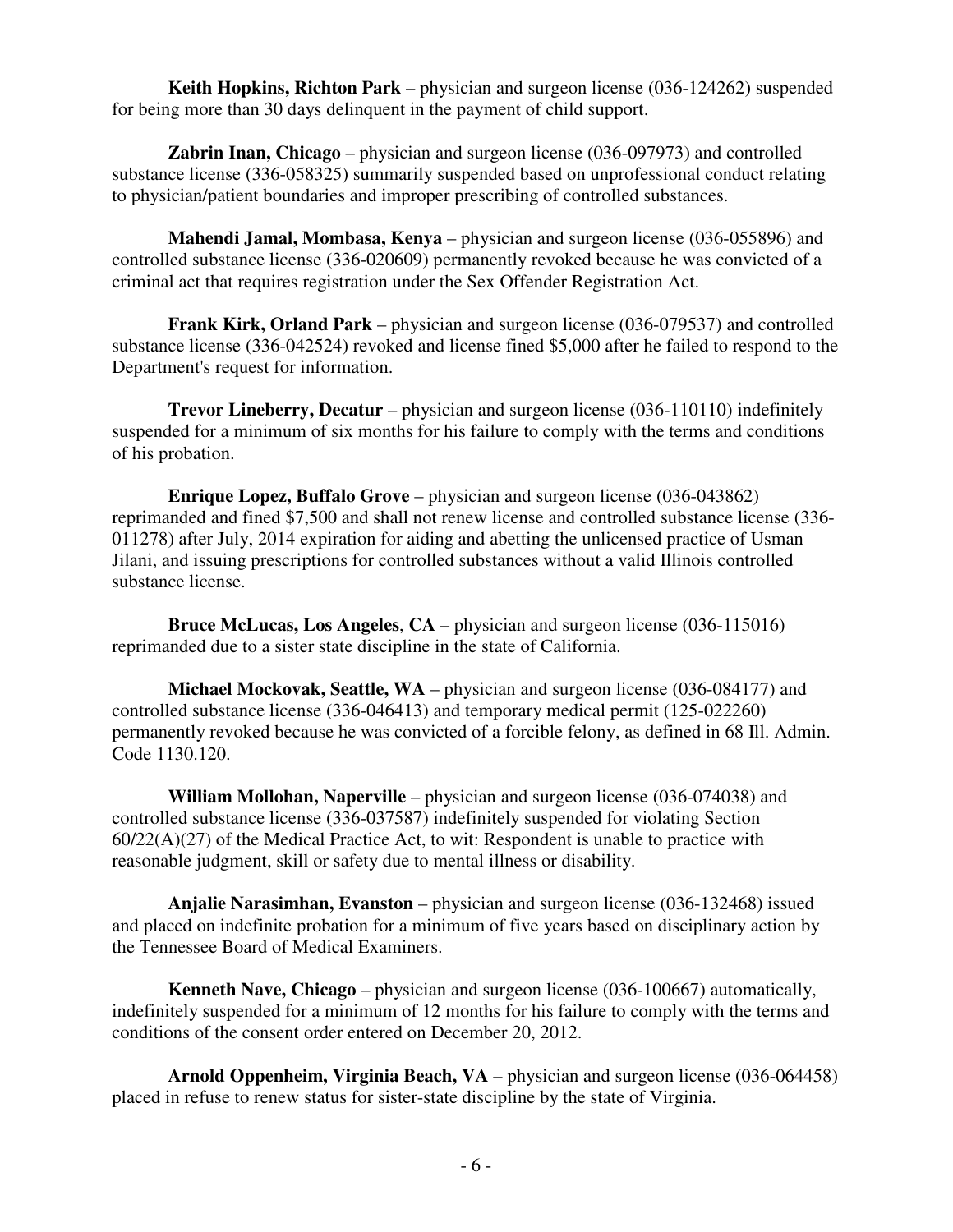**Thomas Rodenberg, Ft. Lauderdale, FL** – physician and surgeon license (036-087521) placed in refuse to renew status for sister-state discipline by the state of Florida.

**Todd Samuels, Leesburg, VA** – physician and surgeon license (036-128919) reprimanded due to a sister-state discipline by the state of California.

**Dinesh Saraiya, Tinley Park** – physician and surgeon license (036-051785) and controlled substance licenses (336-016703, 336-075172 and 336-075199) all revoked after he plead guilty to conspiracy to distribute Phentermine, a Schedule IV Controlled Substance, outside of the usual course of professional medical practice to multiple patients at Doctor's Weight Loss Clinics located in Lansing and Orland Park Illinois as well as Merrillville, Indiana.

**Joseph Savage, Forest Park** – physician and surgeon license (036-058957) placed in refuse to renew status for being disciplined by the state of New Hampshire.

**Dayna Schwarz, La Crosse, WI** – physician and surgeon license (036-091787) reprimanded and fined \$1,000 after failed to respond to a mandatory report of a malpractice settlement.

**Mahendrakumar Shah, Needles, CA** – physician and surgeon license (036-060240) placed in refuse to renew status for a sister-state discipline by the state of West Virginia.

**Gundlapalli Surya, Anderson, IN** – physician and surgeon license (036-055929) placed in refuse to renew status for sister-state discipline by the state of Texas.

**Diana Tracy, Carbondale** – physician and surgeon license (036-113471) placed on indefinite probation for a minimum of two years for breaching established physician-patient boundaries with a patient while employed as a physician at VA System in California.

**Robert Wilson, Olympia Fields** – physician and surgeon license (036-081509) and controlled substance license (336-043865) revoked for a minimum of five years and effective retroactive to April 5, 2000 for giving a lethal dose of potassium chloride to a patient.

**Lonnie Rinell, Moline** – chiropractic license (038-007543) suspended for being more than 30 days delinquent in the payment of child support.

**Westeron Stephens, Elgin** – chiropractic license (038-003788) indefinitely suspended for a minimum of three years and fined \$10,000 after he engaged in immoral and unprofessional conduct of a sexual nature in violation of the Medical Practice Act.

**Maya Med Spa, Wheeling** – (unlicensed) and **Nathan Liberman, Wheeling** - (unlicensed) ordered to cease and desist unlicensed practice of medicine, including but not limited to, performing laser hair removal and other medical procedures without the supervision by a licensed physician and cease and desist obtaining fees for same and Liberman assessed a \$2,000 civil penalty.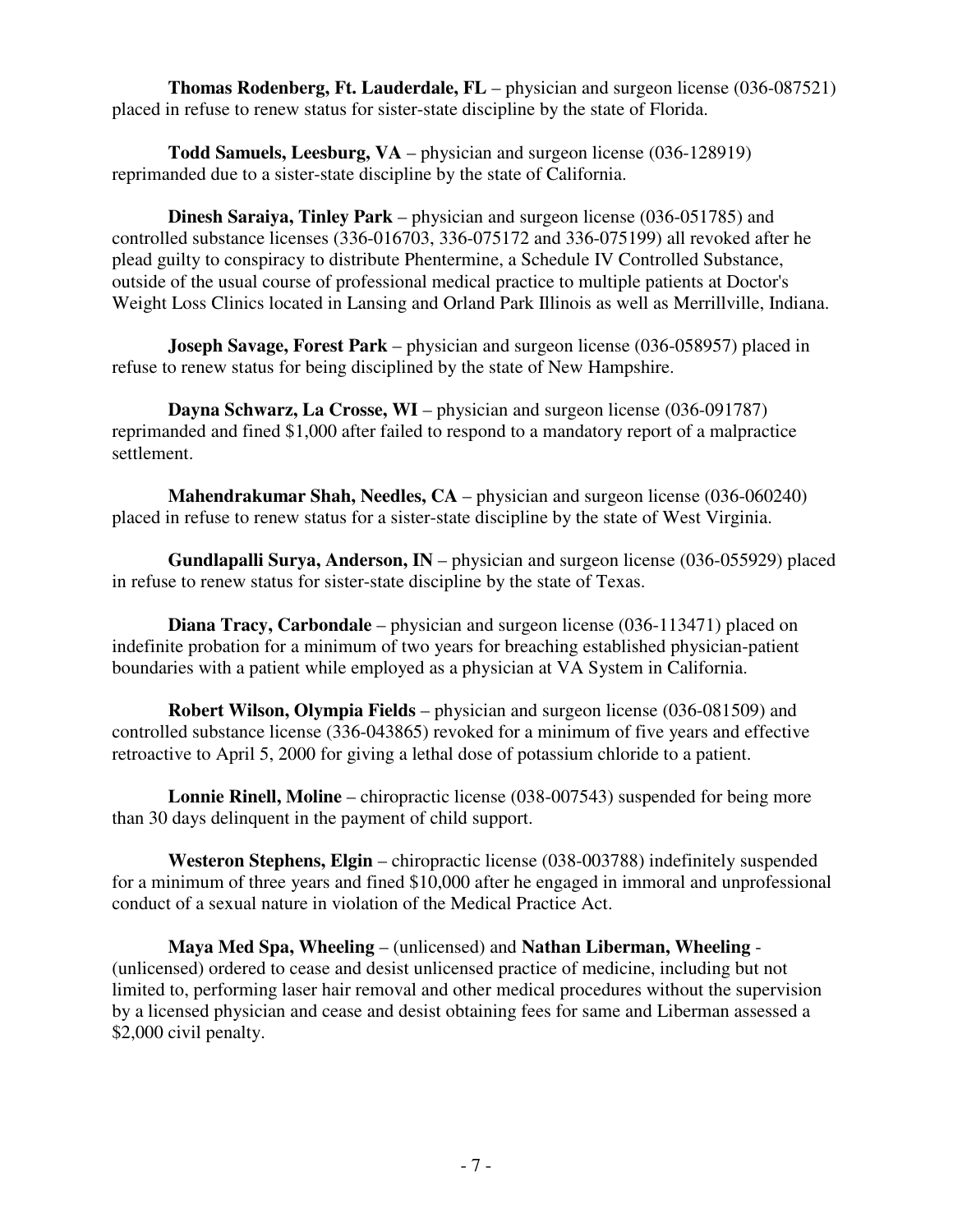#### **NURSING**

**Tracy Cox, Warrensburg** – registered nurse license (041-269498) automatically, indefinitely suspended for a minimum of 12 months due to a violation of probation.

**Jassy Gabriel, Berwyn** – registered nurse license (041-363784) indefinitely suspended for a minimum of one year for unprofessional conduct. She was indicted on multiple counts of health care fraud, conspiracy and filing a false federal income tax form.

**Lisa Gentry, Atkinson** – registered nurse license (041-219001) automatically, indefinitely suspended for a minimum of 12 months due to a violation of a Care, Counseling and Treatment Agreement.

**Joyce Hook, Tinley Park** – registered nurse license (041-235498) placed on indefinite probation with work restrictions after being disciplined by the Indiana State Board of Nursing.

**Ronald Jabczynski, Chicago** – registered nurse license (041-261660) permanently revoked because he was convicted of a forcible felony, as defined in 68 Ill. Admin. Code 1130.120.

**Kiaka Johnson, San Tan Valley, AZ** – registered nurse license (041-267430) to be voluntarily placed on permanent inactive status within 60 days due to unprofessional conduct unrelated to care issues regarding patients.

**Teresa Jones, St. Louis, MO** – registered nurse license (041-299601) restored to indefinite probation effective upon payment of fees and filing of forms after defaulted on an Illinois educational loan and has now entered into a repayment agreement.

**Pamela Slevin, Monticello** – registered nurse license (041-319144) placed in refuse to renew status as result of criminal misdemeanor theft conviction, unprofessional conduct, and falsification of charting in patient records related to nursing practice.

**Donna Cross, Carterville** – licensed practical nurse license (043-090073) indefinitely suspended for a minimum of three years for being asleep on duty.

**Martina Emmanuel, Chicago** – licensed practical nurse license (043-108025) restored to indefinite probation after defaulted on an Illinois educational loan and has now entered into a repayment agreement.

**Winifred Hurt, Joliet** – licensed practical nurse license (043-081014) restored to probation for one year effective upon successful passage of NCLEX, payment of fees and filing of forms.

**Brian Jones, Chicago** – licensed practical nurse license (043-055699) placed in refuse to renew status for being more than 30 days delinquent in the payment of child support.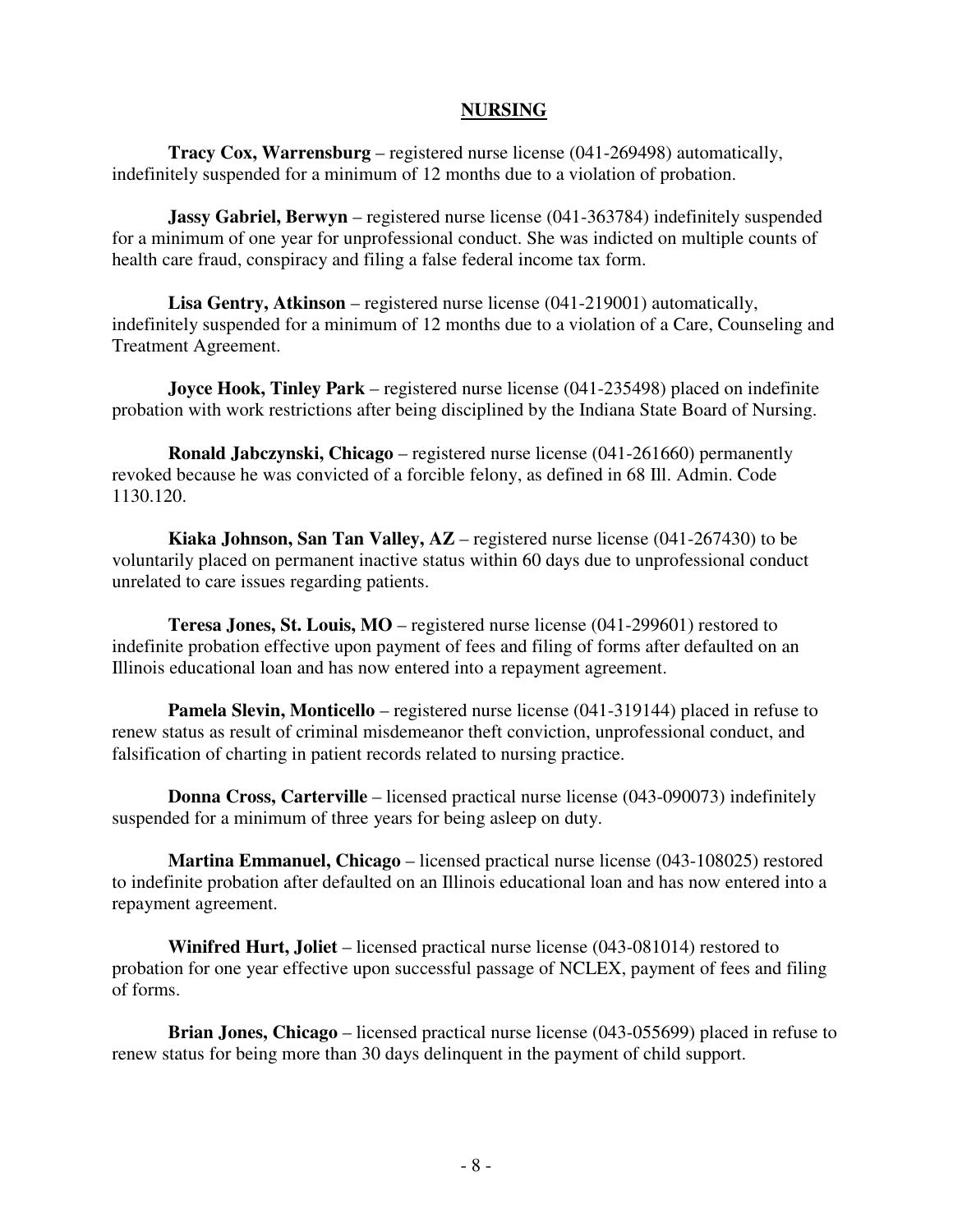**Melissa Maxey, Dongola** – licensed practical nurse license (043-078438) revoked for a minimum of four years as a result of a July 2012 misdemeanor conviction related to dishonesty for practicing nursing under fraudulent representation and failing to report this adverse action to the Department.

#### **NURSING HOME ADMINISTRATOR**

**Nicole Albertson, Normal** – nursing home administrator license (044-010109) reprimanded with course conditions, fined \$237.50 for failure to complete the required number of continuing education hours during the license renewal period.

**Donna Bellocchio, Lombard** – nursing home administrator license (044-004503) reprimanded with course conditions, fined \$450 for failure to complete the required number of continuing education hours during the license renewal period.

**Colleen Bottens, Glen Carbon** – nursing home administrator license (044-006414) reprimanded with course conditions, fined \$1,000 for failure to complete the required number of continuing education hours during the license renewal period.

**Edith Brady, Belleville** – nursing home administrator license (044-004978) reprimanded with course conditions, fined \$225 for failure to complete the required number of continuing education hours during the license renewal period.

**Henry Clark, Du Quoin** – nursing home administrator license (044-006072) reprimanded for failure to have proper policies and procedures in place relating to fall prevention and investigation while employed as the nursing home administrator at an intermediate care facility.

**Elizabeth Concordia, Oak Forest** – nursing home administrator license (044-006004) reprimanded with course conditions, fined \$525 for failure to complete the required number of continuing education hours during the license renewal period.

**Pamela Crenshaw, Woodstock** – nursing home administrator license (044-004333) reprimanded with course conditions, fined \$406.25 for failure to complete the required number of continuing education hours during the license renewal period.

**Diane Greene, El Paso** – nursing home administrator license (044-003683) reprimanded with course conditions, fined \$237.50 for failure to complete the required number of continuing education hours during the license renewal period.

**Gary Griffith, Anna** – nursing home administrator license (044-005416) reprimanded with course conditions, fined \$81.25 for failure to complete the required number of continuing education hours during the license renewal period.

**E. Diahn Harrison, Chicago** – nursing home administrator license (044-005983) reprimanded with course conditions, fined \$268.75 for failure to complete the required number of continuing education hours during the license renewal period.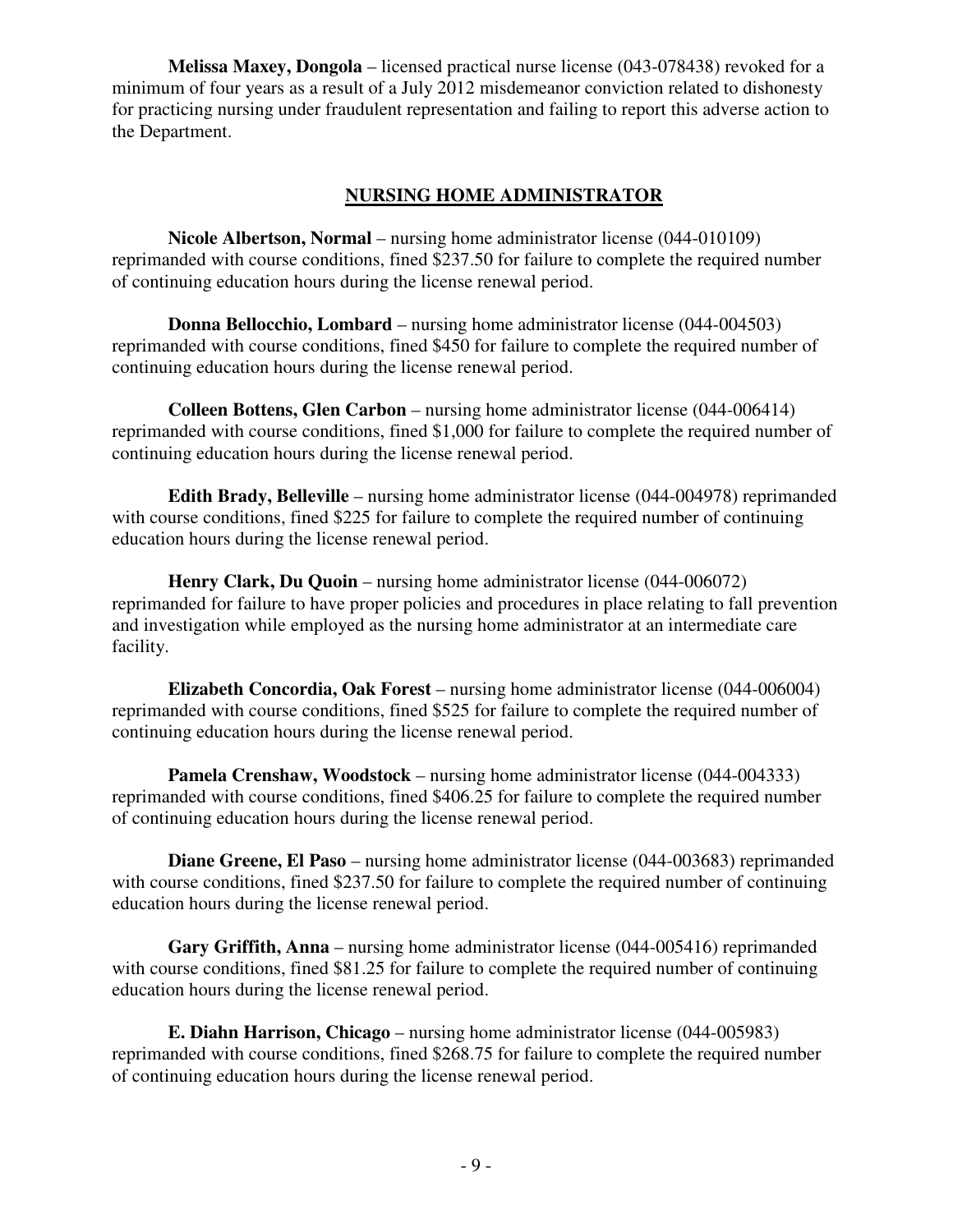**Kimberly Kilmer, Leaf River** – nursing home administrator license (044-005370) reprimanded with course conditions, fined \$250 for failure to complete the required number of continuing education hours during the license renewal period.

**Marion Longo, Park Ridge** – nursing home administrator license (044-006327) reprimanded with course conditions, fined \$112.50 for failure to complete the required number of continuing education hours during the license renewal period.

**Megan Mulherin, Chicago** – nursing home administrator license (044-010165) reprimanded with course conditions, fined \$for failure to complete the required number of continuing education hours during the license renewal period.

**Jerry Nelson, Greenville** – nursing home administrator license (044-005572) reprimanded with course conditions, fined for failure to complete the required number of continuing education hours during the license renewal period.

**Matthew Nieukirk, Washington** – nursing home administrator license (044-004596) reprimanded with course conditions, fined \$75 for failure to complete the required number of continuing education hours during the license renewal period.

**Nancy Rodriguez, Hanover Park** – nursing home administrator license (044-006340) reprimanded with course conditions, fined \$75 for failure to complete the required number of continuing education hours during the license renewal period.

**Patricia Scoville, Roselle** – nursing home administrator license (044-004734) reprimanded with course conditions, fined \$350 for failure to complete the required number of continuing education hours during the license renewal period.

**Dianna Spence, Mattoon** – nursing home administrator license (044-0100831) reprimanded with course conditions, fined \$1,000 for failure to complete the required number of continuing education hours during the license renewal period.

**Robert Talbot, Kewanee** – nursing home administrator license (044-005857) reprimanded with course conditions, fined \$75 for failure to complete the required number of continuing education hours during the license renewal period.

**Patricia White, St. Charles** – nursing home administrator license (044-010097) reprimanded with course conditions, fined \$125 for failure to complete the required number of continuing education hours during the license renewal period.

### **OPTOMETRY**

**Eminent Lifestyle, Aurora** – (unlicensed) assessed a \$5,000 civil penalty for the unlicensed practice of optometry by selling and/or advertising contact lenses for sale on its premises to its customers.

**King's Beauty Supply, Belleville** – (unlicensed) ordered to cease and desist unlicensed practice of optometry and assessed a \$5,000 civil penalty.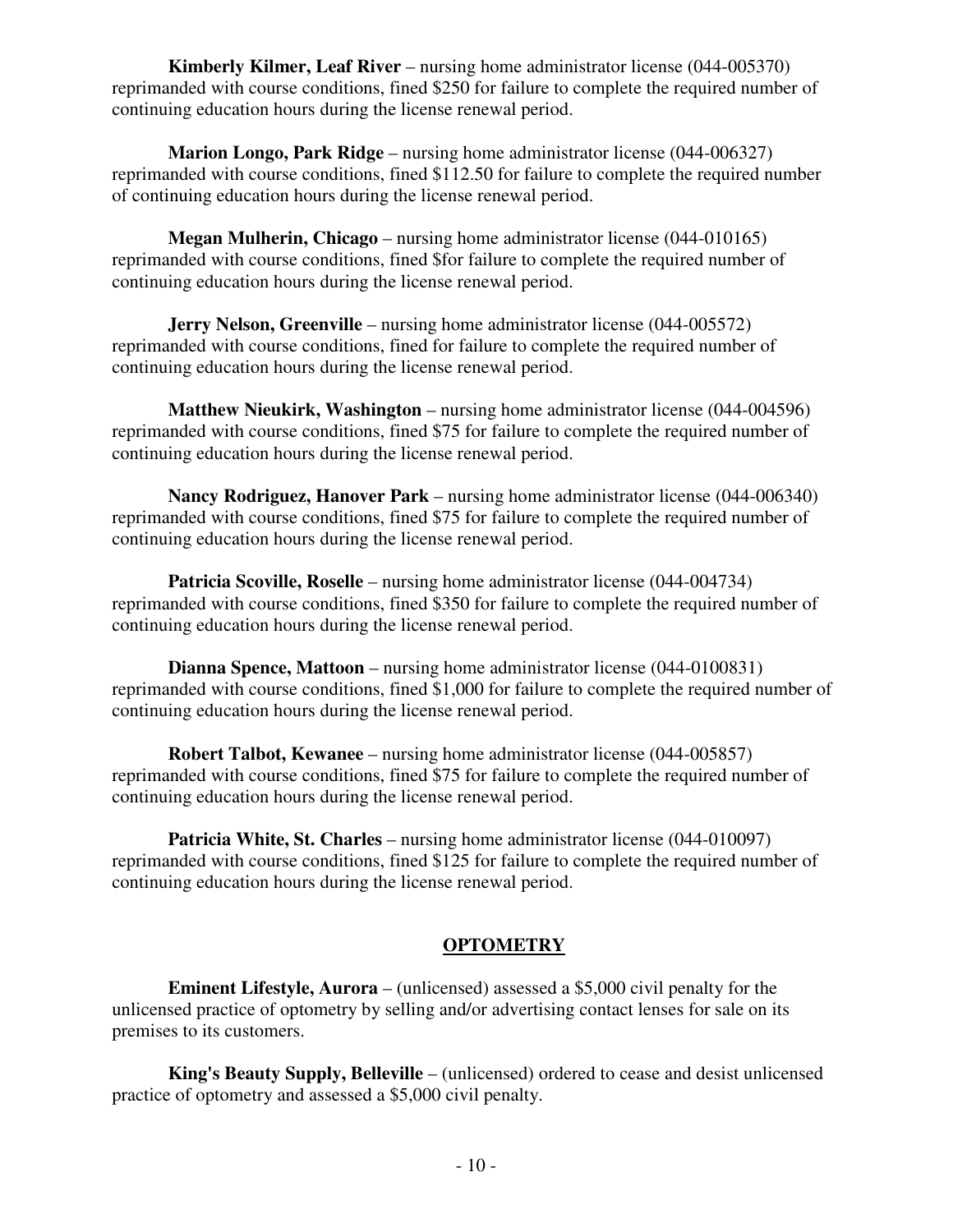#### **ORTHOTICS, PROSTHETICS AND PEDORTHICS**

**James Lathrop, Robinson** – pedorthist license (212-000128) reprimanded, ordered to complete deficient continuing education hours, fined \$750 due to misrepresenting information contained in a licensure renewal application submitted to the Department, related to noncompliance with minimum continuing education requirements necessary for licensure renewal.

**Samantha Schwalb, Edwardsville** - pedorthist license (212-000141) reprimanded, ordered to complete deficient continuing education hours, fined \$287 due to misrepresenting information contained in a licensure renewal application submitted to the Department, related to noncompliance with minimum continuing education requirements necessary for licensure renewal.

**Cory Utterback, Robinson** – pedorthist license (212-000152) reprimanded, ordered to complete deficient continuing education hours, fined \$750 due to misrepresenting information contained in a licensure renewal application submitted to the Department, related to noncompliance with minimum continuing education requirements necessary for licensure renewal.

**Aaron Hays, St. Anne** – orthotist license (213-000210) reprimanded, ordered to complete deficient continuing education hours, fined \$125 to misrepresenting information contained in a licensure renewal application submitted to the Department, related to noncompliance with minimum continuing education requirements necessary for licensure renewal.

**Joseph Rooker, Valparaiso, IN** – orthotist license (213-000096) reprimanded, ordered to complete deficient continuing education hours, fined \$300 to misrepresenting information contained in a licensure renewal application submitted to the Department, related to noncompliance with minimum continuing education requirements necessary for licensure renewal.

#### **PHARMACY**

**Vicki Beavers, Winchester** – pharmacy technician license (049-134441) placed in refuse to renew status after pleading guilty to the charge of possession of controlled substance and theft.

**Louis Williams, Munster, IN** – pharmacist license (051-286310) reprimanded after his license to practice as a pharmacist in the state of Indiana was censured as a result of him leaving the pharmacy under the supervision of two pharmacy technicians, as well as not following proper procedure when permanently closing the pharmacy.

#### **PODIATRY**

**Pashal Oparah, South Holland** – podiatry license (016-034576) and controlled substance license (316-001731) indefinitely suspended for a minimum of three years after pleading guilty to a felony.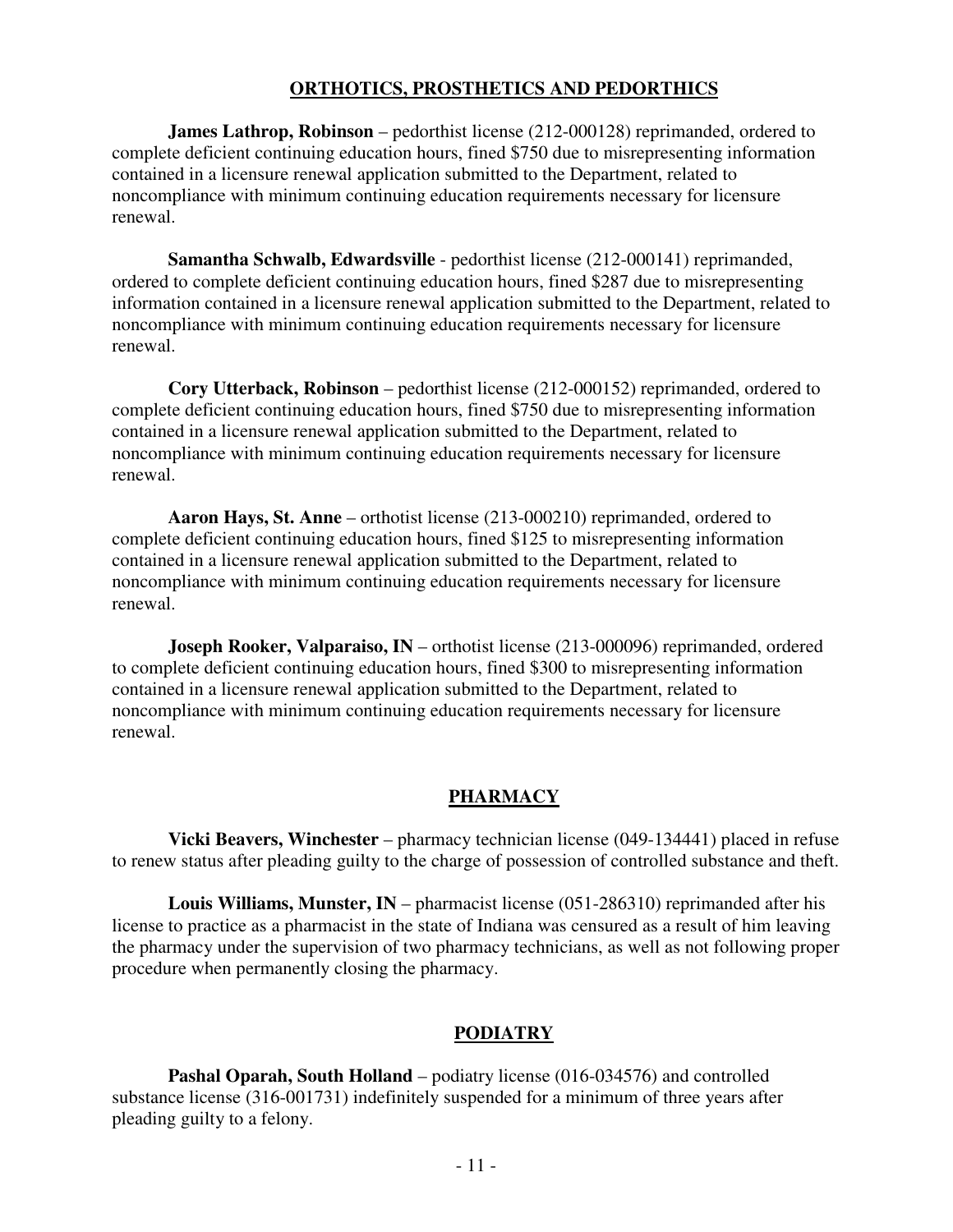#### **PROFESSIONAL BOXING**

**John Dickerson, Jacksonville** – (unlicensed) ordered to cease and desist the unlicensed practice of providing Boxing and MMA Promotion services in Illinois.

**Chad Encheff, Belvidere** – (unlicensed) ordered to cease and desist the unlicensed practice of providing Boxing and MMA Promotion services in Illinois.

**Chris Maltsburger, Milan** – (unlicensed) ordered to cease and desist the unlicensed practice of providing Boxing and MMA Promotion services in Illinois.

#### **PROFESSIONAL COUNSELORS**

**Francis Benham, Lincoln** – temporary licensed clinical professional counselor license (179-000104) permanently revoked because he was convicted of a criminal act that requires registration under the Sex Offender Registration Act.

#### **PSYCHOLOGY**

**James Simone, Kankakee** – clinical psychology license (071-005467) assessed a \$10,000 fine for failure to disclose a past criminal history in applying for licensure.

#### **REAL ESTATE**

**Kerry Levin, Des Plaines** – real estate managing broker license (471-009478) placed in refuse to renew status for being more than 30 days delinquent in the payment of child support.

**Michael Mills, Oswego** – real estate broker license (475-100619) renewed on probation for six months for committing a felony in 2000 and effective upon payment of fees and filing of forms.

#### **ROOFING CONTRACTORS**

**Lucas Blankenship, Springfield** – roofing contractor license (104-015702) reprimanded and fined \$500 based on failing, within 60 days, to provide information in response to a written request made by the Department.

 **Illinois Builders & Contractors, Inc., Springfield** – roofing contractor license (104- 014383) placed in refuse to renew status after practiced beyond the scope of license and for unprofessional conduct.

**Steve Austin, Mahomet** – (unlicensed) ordered to cease and desist the unlicensed practice as a roofing contractor.